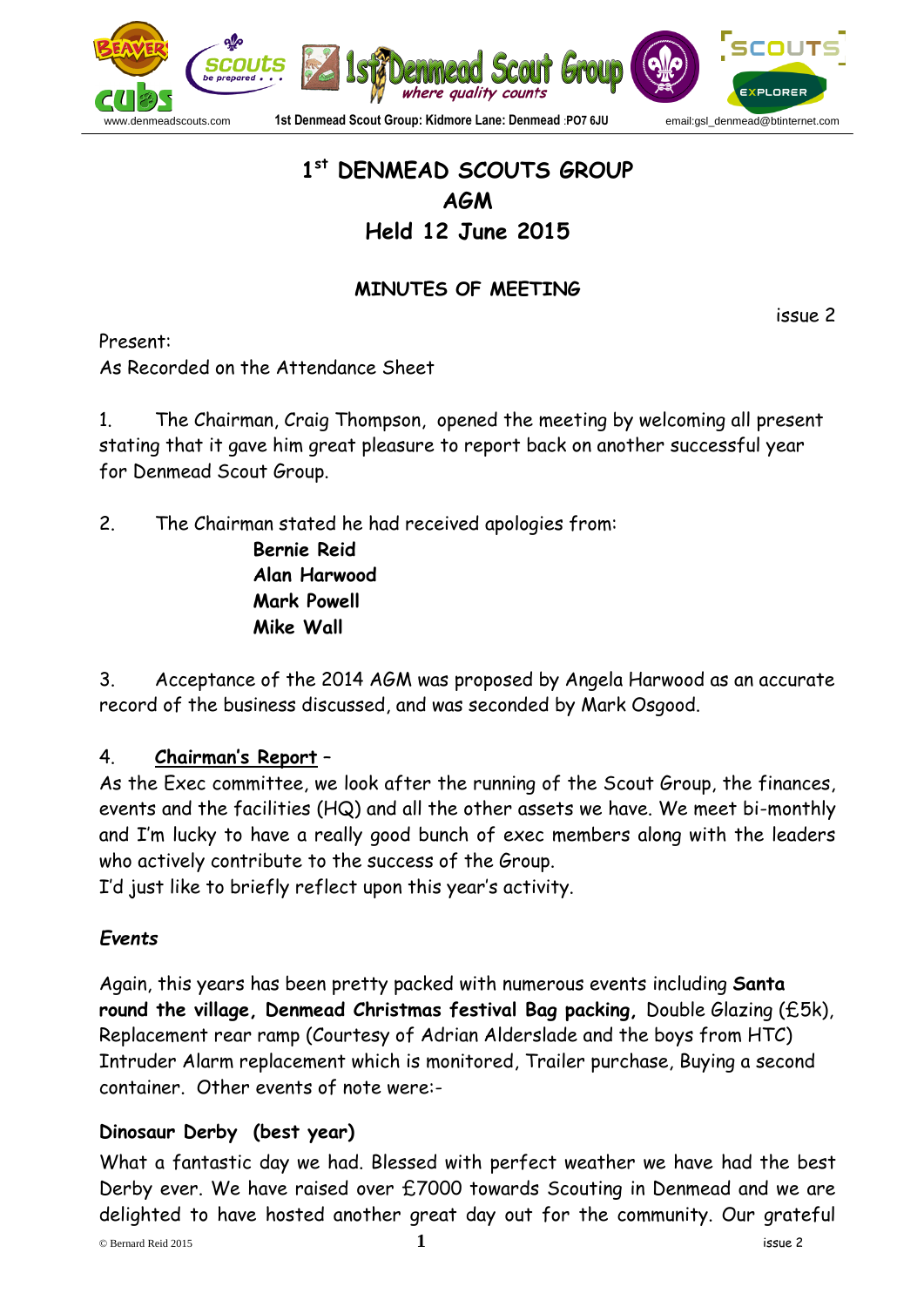

thanks go to all the Leaders, Executive Committee members, our Explorer Scouts (14-18 year-olds), parents and all other helpers and supporters to make this day such a great success. And finally thank you to everyone who came and spent their money with us. We hope you had a great afternoon out. It looked like it!

#### **Fireworks evening**

Despite having to postpone the firework display from Saturday 8/11 to the Sunday because of the awful weather, the display was, as usual, well attended. Wynn Williams, our firework master and his team once again outdid themselves with an amazing display in the hour of dry weather between the rain showers! Many people who attended commented that our display was better than the one at Cosham – high praise indeed! We hope to see you all again next year

### *Facilities*

From an HQ perspective, we continue to make best use of the HQ. We are lucky to have Busy Bees day care during the day, with the various groups using the hall in the evenings and weekend.

### **Solar Panels**

We now have electric solar panels installed and working on the roof of the HQ.

This project was commissioned and sponsored by our Executive Committee with a generous grant from Denmead Parish Council. We are able to generate up to 4kW/h of green energy.

We will gain income from the Government's Feed-In-Tariff (FIT) for every unit of



electricity we generate, we will benefit from a reduction in our electricity bills and will be made an additional payment for electricity generated which we don't use!

The solar array is connected to our Wi-Fi network and we can monitor its performance online. We hope to have this information displayed on the website once our technical nerds have loaded the necessary software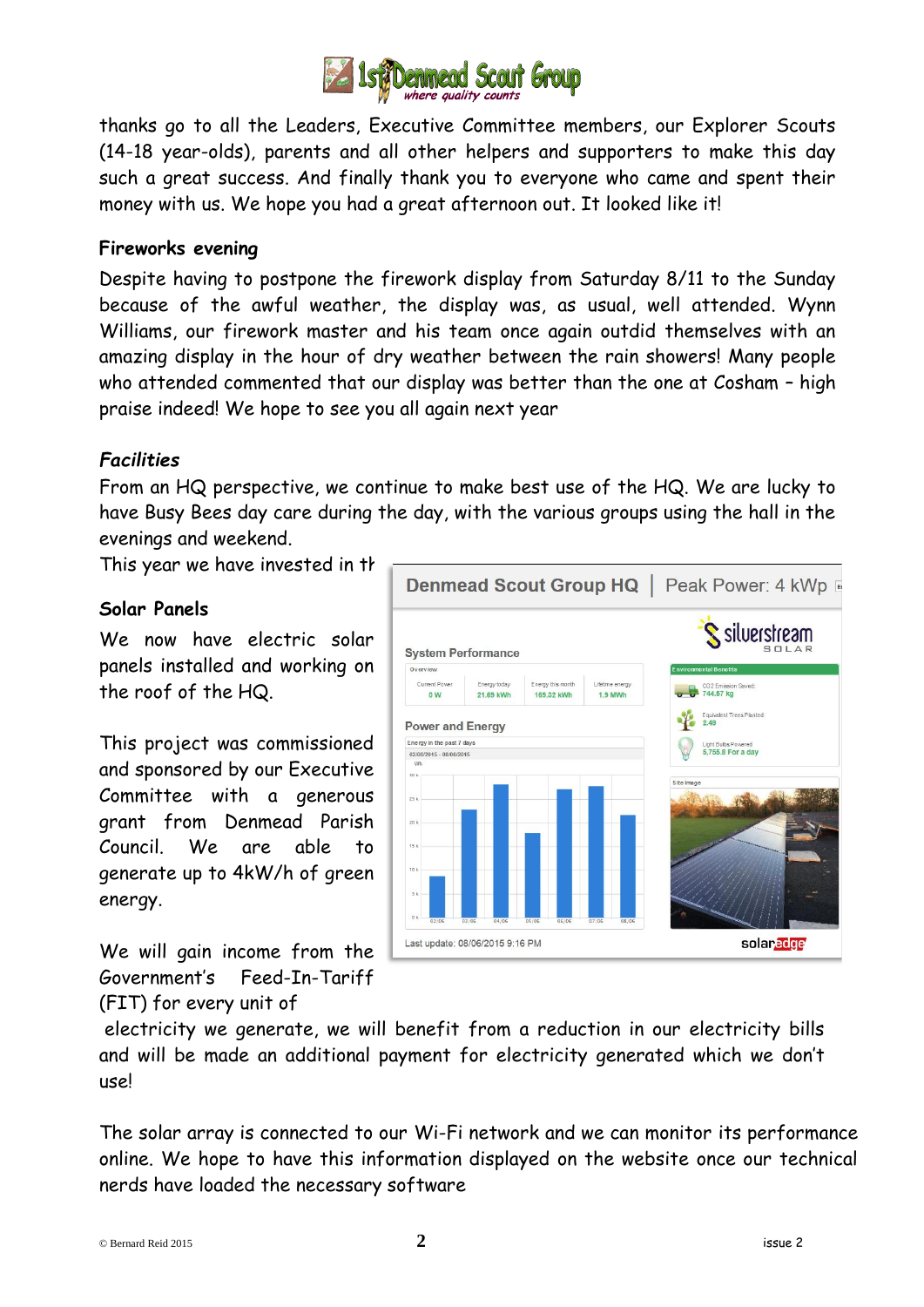

#### **Recruitment**

I'm sure Ange will mention this in her GSL report, but again we are in need of additional leaders. We still have plenty of opportunities of positions in the Exec.

#### **Web site & Technology**

During the year, the DSG web site has been fully revamped and has become increasingly helpful to find out what's going on at camp via the blog. Please check it out- it's really good

#### **Finances**

We continue to maintain good control of the finances, and Mark Osgood will talk though the year in a bit of detail. The main benefits this year due to some of the revenue generating events and fundraising activities, we subsidised some of the camps (HOO14) by £40, and have continued to donate to charity

We are looking to the future in the way we budget and making sure that we have money funds to spend on the scout hut HQ when required.

#### **Conclusion**

Please enjoy the rest of the day, the BBQ, fun activities, and if you are staying over, I look forward to chatting with you later.

#### **5. Group Scout Leader Report**

#### **Leadership**

We currently have a brilliant leadership team who are providing great programmes for your children on a weekly basis. We had a mini crisis last summer when we lost a couple of leaders in the Scout section and had to run fortnightly meetings for the term. Thankfully Manning stepped up to the challenge of being a leader again after helping regularly as a troop assistant.

We now have a new challenge as some of our Cub leaders will be moving up to the scout section with their children, so we are not losing them as leaders but could definitely do with a couple of extra leaders in Cubs.

We have also lost a few of our leaders in beavers so they could also do with some extras. As you can see, we need to continue to recruit so that as leaders leave, move away or retire we always have enough to carry on providing excellent programmes. So if you think you would like to have fun being a leader and are willing to commit to at least one meeting per month then please have a chat with me or one of the other leaders afterwards.

#### **The Sections**

All the sections have been busy this past year, with over 900 badges being awarded throughout the group. Including Dragon boating, Disability Awareness and Astronomers.

We have awarded 11 Bronze Chief Scout awards to beavers, 5 Silver CSA to cubs, 1 Gold CSA to scouts with quite a few more due soon and a gold D of E to one of our explorer scouts. We also have 8 of our explorers working towards their Young Leader belt and helping at the other sections.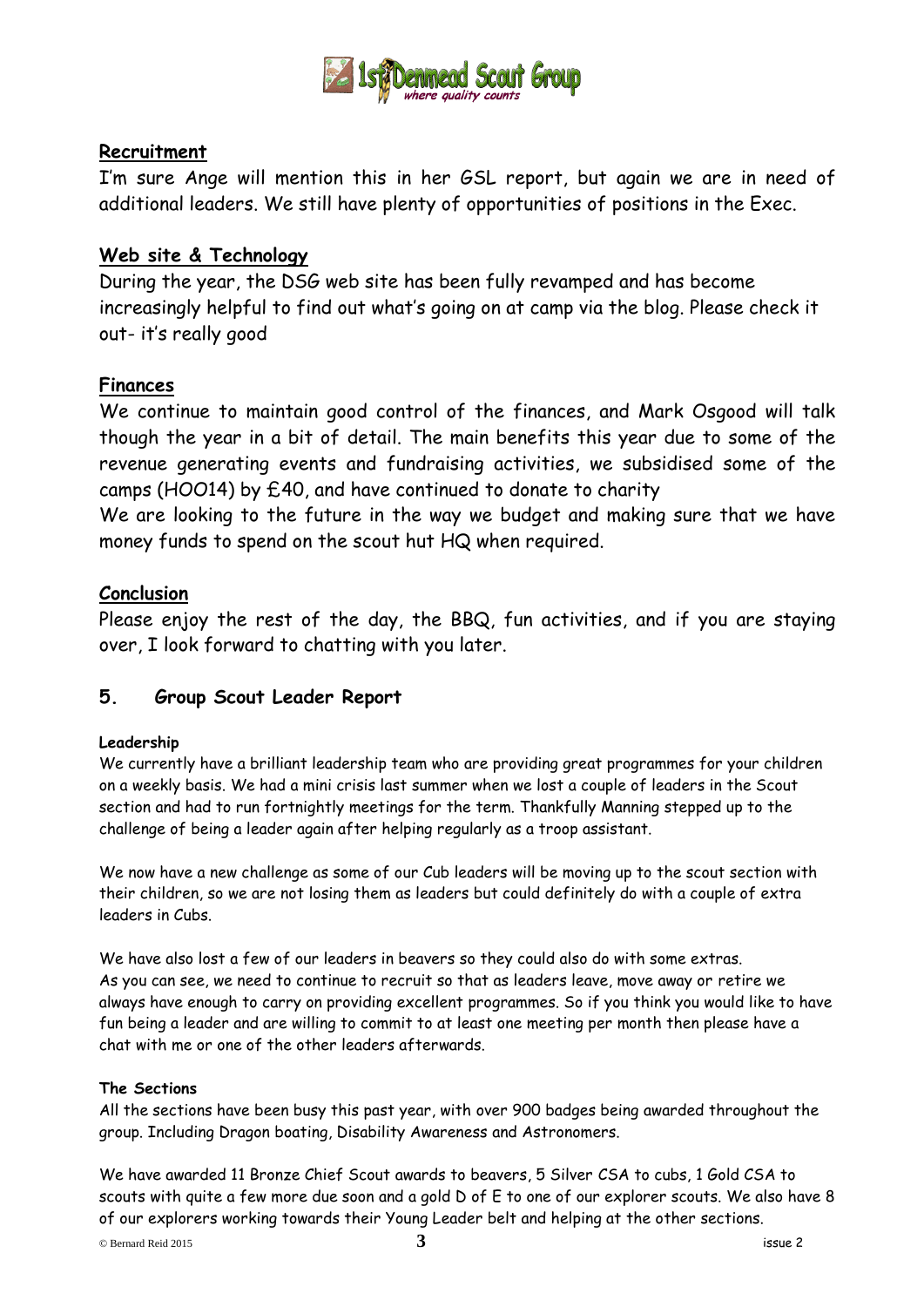

The programmes across the sections have been varied and exciting. We strive to provide adventure for every member, for beavers this may be getting wet at the Fire Station, for our Explorers it can be the opportunity to visit another country.

We have also provided the opportunity for all our members to experience various nights away. The beavers stayed overnight at our HQ, sleeping in tents indoors.

#### **Camping**

Our whole group attended the County camp H0014 last summer. This was a fantastic experience for us all and we all tried lots of new activities.

The Cubs and Scouts have had quite a few weekend camps as well. The most recent was the Scouts "I'm a scout, get me out of here!' based on the TV programme. There is a video being shown of this camp so make sure you have a look afterwards.

The Explorers went to France in October and had a great week experiencing French life.

Camping is a big part of Scouting and we love it! However in order to provide lots of opportunities for camping requires the leaders to give up quite a bit of their holidays and weekends. With families and work commitments this isn't always possible. So we are looking to recruit a camping team, using parents, ex scouts etc who don't have the time or necessarily the inclination to help with the weekly meetings but would be happy to help out at camps. So if any of you think you'd like to join this team then come and see me afterwards.

Four of our Explorers are heading off to Japan in July for the World Scout Jamboree. And another 4 are going to an international camp in Iceland. You have probably noticed the vast amount of fundraising that we've been doing for this. With our help the group of 10 from the district who are going to Japan have raised a total of £43000! So well done to them.

We are looking forward to them telling us all about their experiences when they return.

Going forward, there are 6 Scouts going to Switzerland next summer and in 4 years time there will be another world scout jamboree in the US which some of you here will be able to apply for. We are committed to helping our scouts to raise the funds for these trips so that it is open to everyone, not just the ones who can afford to pay. To that end we are setting up an international fund in the group which we will be constantly fundraising for.

The raffle tonight will be put towards this. We also have the clothing bank in the car park which provides regular cash.

#### **Community**

I am proud to say that we are very active in the community – our Dinosaur derby is the biggest event in the Denmead calendar, we continue to organize the annual open air Carols and our Santa round the village has become a tradition. The firework display each year sees more and more people attending. We also help out at various other events run by other groups. So I think we are demonstrating the best side of scouting to Denmead

We are lucky to have a very supportive Executive Committee who take care of all the administration of the HQ, insurance etc, so that the leaders can concentrate on having fun with the children!

We currently have a total of 152 young people between 6 and 18 experiencing scouting in Denmead, which I believe makes us the largest group in Waterlooville. Hopefully we can continue to grow and do our best!

Here's to another successful year

#### **Presentations**

**Chris Hiron**: Chris has been managing our HQ bookings for a good many years but has now handed this over to someone else. We would like to thank her for doing a great job.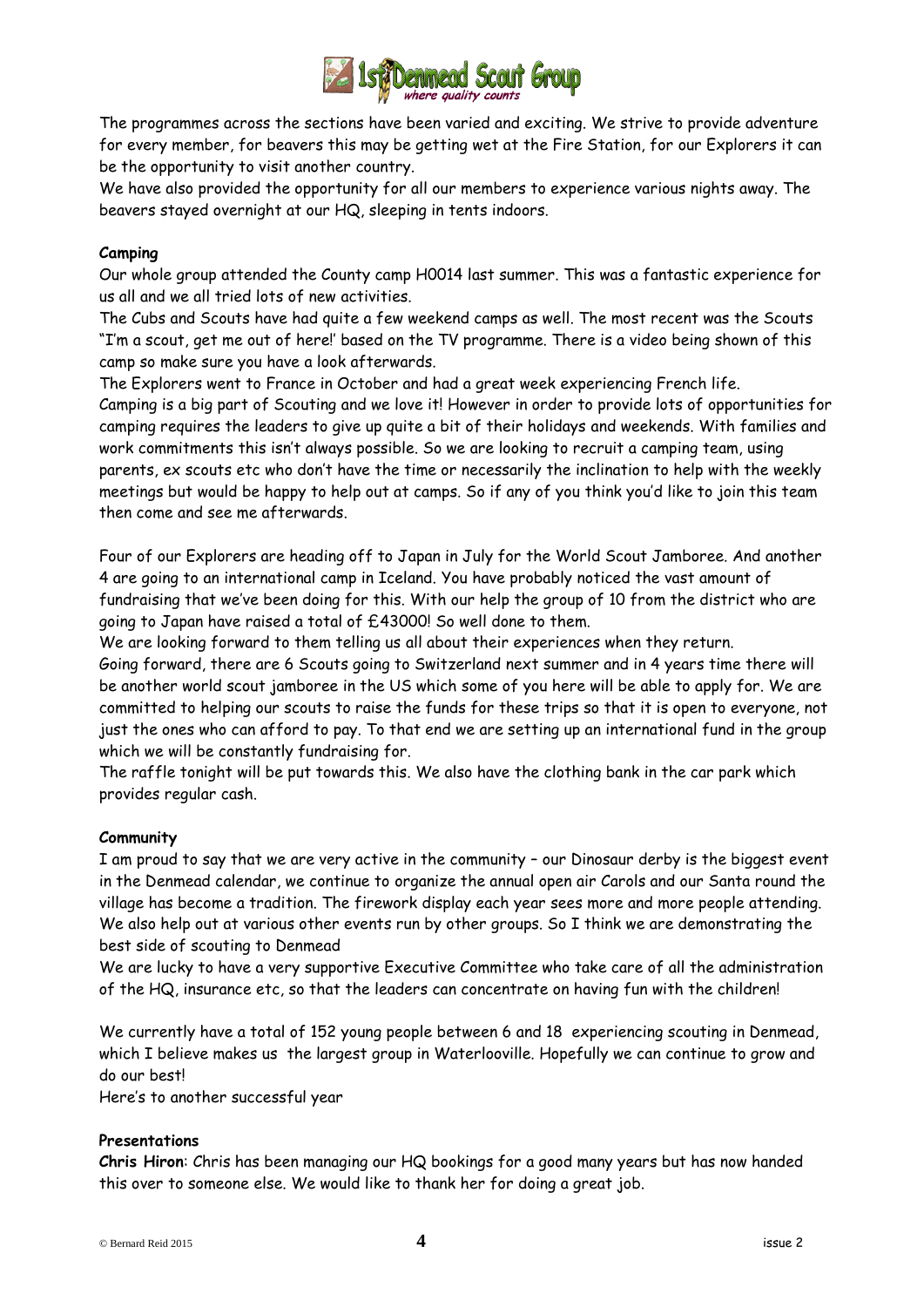

The GSL concluded her report with a plea for additional Scout Leaders, particularly for Beavers as the current leaders were looking to move on as their children progressed through the Scouting Organisation.

## 6. **Treasurers Report** –

Can I start by thanking the Section Treasurers – Debbie, Claire, Ange, Andy and Alan – for their hard work during the year and for getting their accounts ready for audit.

The accounts have been finalised and audited (although they are still be signed by the scrutineer, for logistical reasons) and they are available for inspection.

I am pleased to say that it has been another successful year and we have continued to build on the stable financial base that has been created in the last few years. Another very profitable Dinosaur Derby and all Beavers, Cubs, Scouts and Explorers paying their membership, together with the strong financial position at the end of last year, has allowed us to start investing in the assets and equipment of the Group, so that the Group has a long term stable financial base.

## **1. Monetary assets**

Start of the year: £29,542.33 (£17,977.61 Group and remainder is Subs/Sections) End of the year: £16,898.03 (£13,127.64 Group and remainder is Subs/Sections)

## **2. Liabilities**

Start of the year: £5,994.04 (of which £5,162.60 is the District Capitation payment ) End of the year: £1,022.26

## **3. Income and Expenditure for 2014/2015**



## *Group Income 2014/15*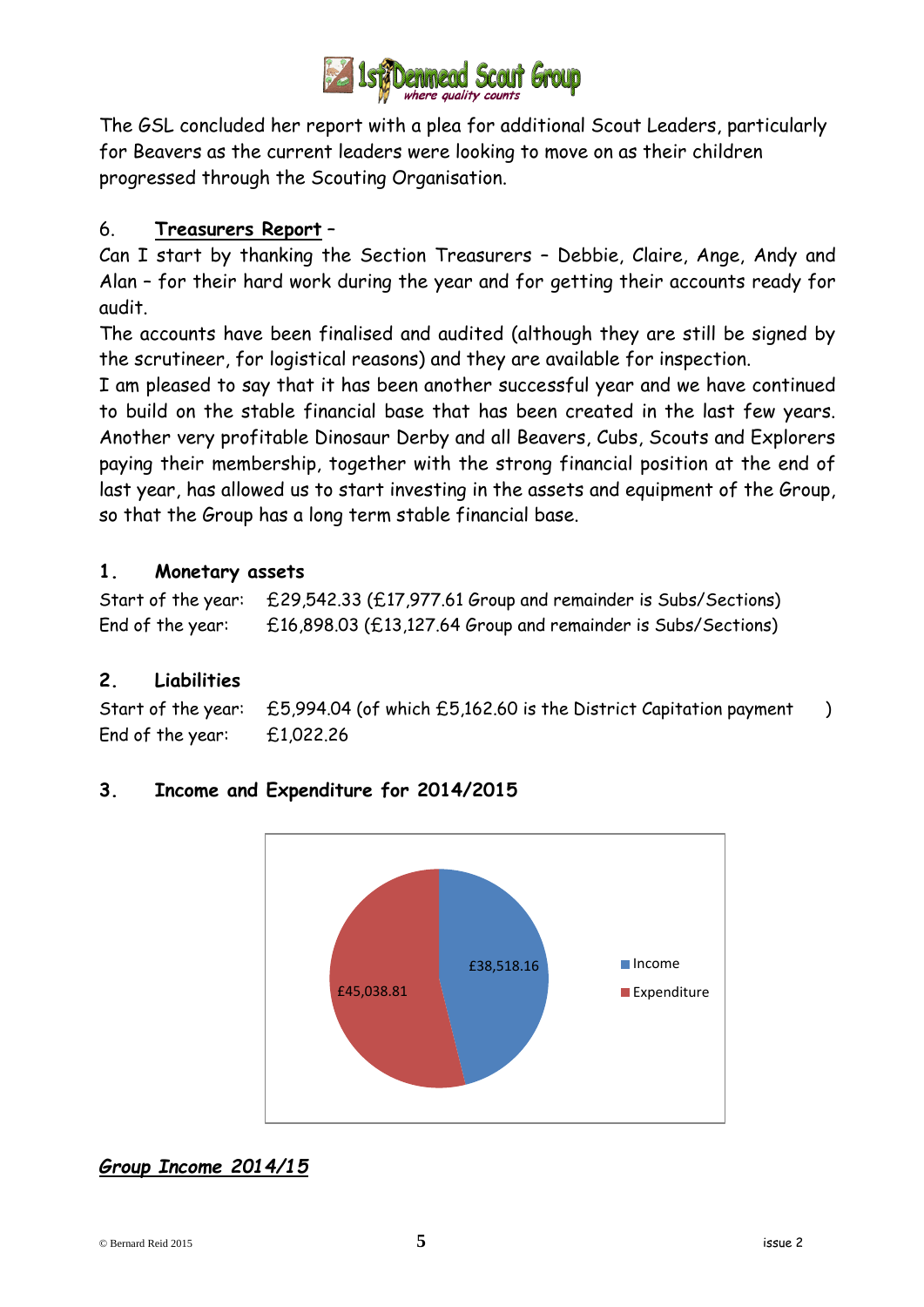

Dinosaur derby: £8,557.05 (*up from £6,544.10 last year*) HQ Rent: £7,303.50 (*up from £6,875.00 last year*) - Busy Bees, Scout Shop and

Scout Groups Subscriptions: £10,422.08 (*up from £9,304.22 last year*) Parish Council Grant: £2,000.00 – for solar panels



## *Group Expenses 2014/15*

Capitation: £5,411.60 – (*up from £5,162.60 last year*) paid as an annual subscription to Waterlooville District to support scouting

Premises costs: £10, 494.99 (*up from £9,128.18 last year*) – to include Insurance, Utilities, Maintenance Solar Panels £6,629.48 – capital expenditure Replacement Windows (deposit) £1,000.00 – capital expenditure Equipment purchase  $£3,847.00 -$  Container, Trailer and other equipment Activities: £4,851.54 – Group activities and to support fundraising

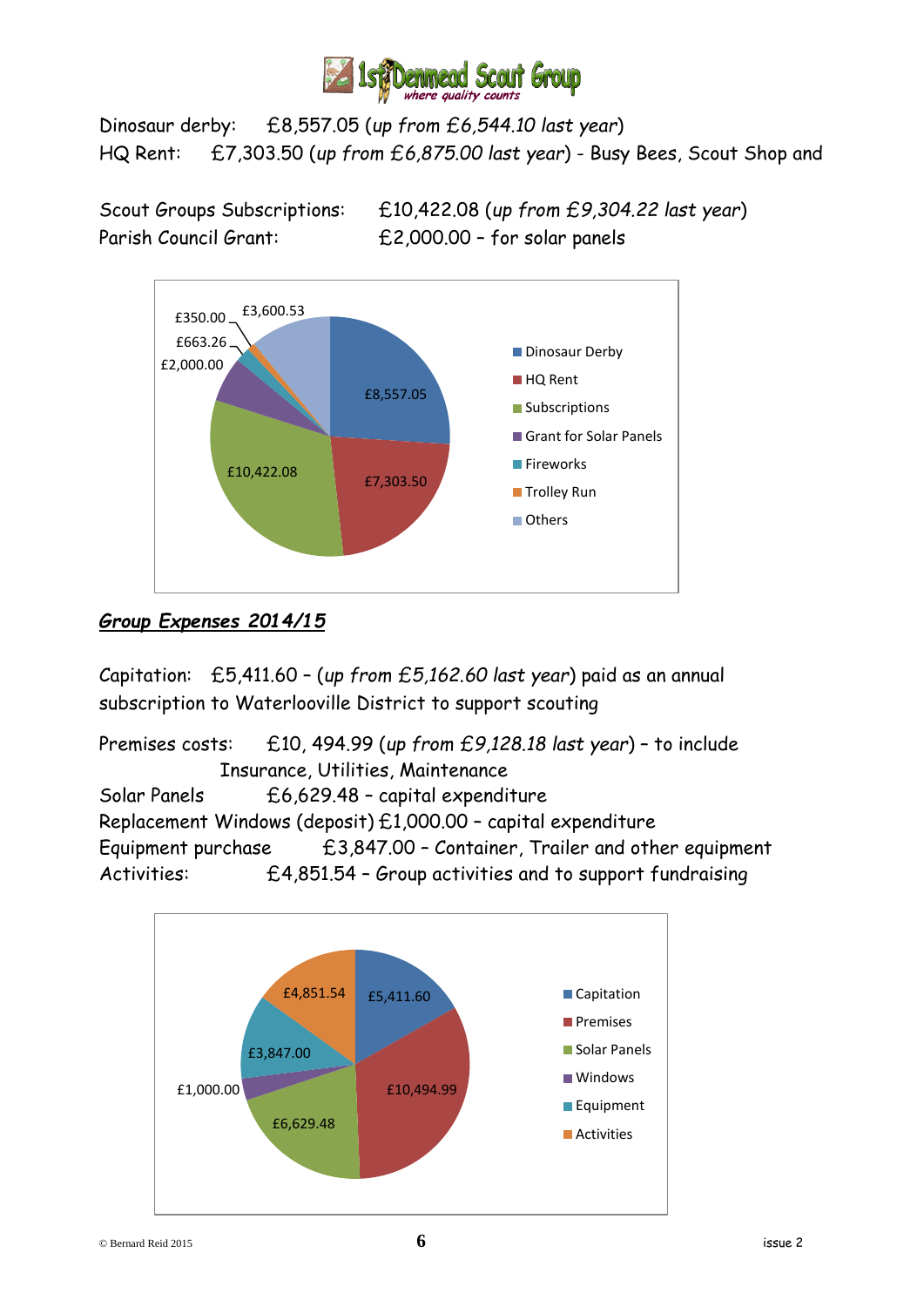

## **4. Budget**

The Executive Committee is now working to a provisional 10 year budget focusing on the following three areas:-

- a) Annual costs
- b) 10 year Maintenance Plan
- c) Equipment Purchase Plan

The intention is to set aside at least  $£3,000$  per year to cover future maintenance and equipment purchase, so that money is available when needed.

### **5. New accounting package**

We have updated our accounting package to make it a lot easier for budget planning and maintaining financial control, especially in light of our Maintenance and Equipment planning.

It has the added advantage of making it easier for a new Treasurer to take over…!

#### **6. Summary**

We are in a very good financial position, we are investing in our premises and equipment and we are able to plan for the longer term to give our children a safe and sustainable environment to enjoy their scouting.



#### **Where does my £80 subscription go?**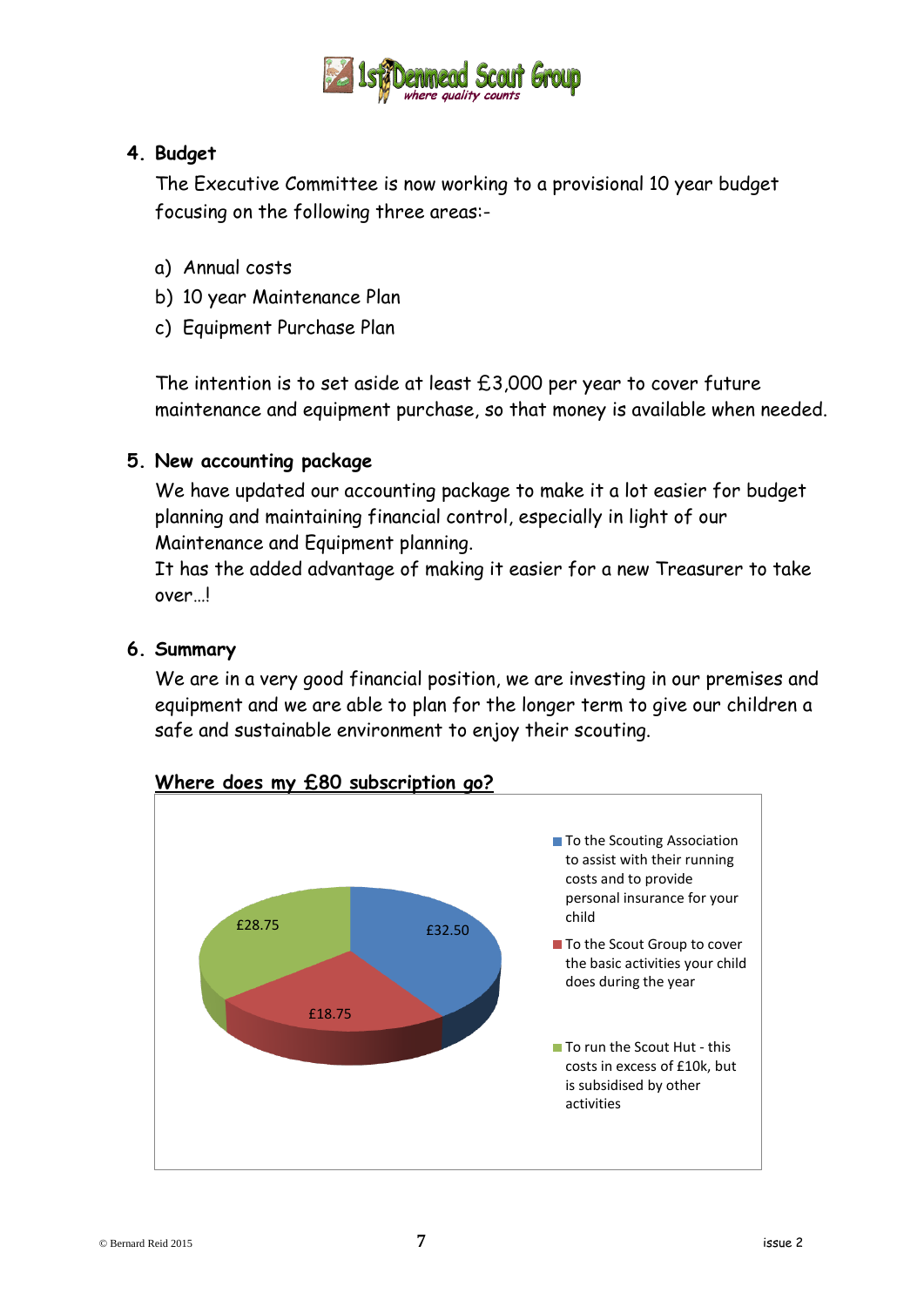

## 7. **Election of Chairman for the Executive Committee 2015 - 2016**

Angela Harwood nominated Craig Thompson for continuation in the post. Craig agreed to remain Chair and the nomination and the nomination was seconded by Angela Cottrell.

## 8. **Executive members/leaders standing down**

Craig stated he had received notice that Phil Rowe would be standing down from the Executive Committee

## 9. **Election of members on the Executive Committee 2015 – 2016**

All current members of the Executive Committee present agreed to remain on the Executive Committee

## 10. **Election of Officers**

**Group Treasurer** – Mark Osgood is standing down as the Group Treasurer and proposed the position be filled by Pam Allsop-Smith. This nomination was seconded by Mark Osgood

**Group Secretary** – Angela Harwood proposed Bernie Reid remains in post as Group Secretary and this nomination was seconded by Angela Cottrell

**Subscriptions manager/treasurer** – Angela Harwood reported that Henriette Reinders had agreed to remain in this post therefore she nominated Henriette to remain in this position. This nomination was seconded by Pam Allsop-Smith.

11. **Group Auditor** – Mark Osgood stated the Group Auditor would again be Jim Sims.

## 12. **Group News**

The GSL gave a brief overview of what had been happening in the Group. Currently there are 5 Explorers going to the World Jamboree in Japan this July and a further 4 Explores of to Iceland at the same time.

Given this wonderful opportunity, it has been agreed the Rag Bin in the car park would continue for the foreseeable future to continue to raise funds for an International Fund that will be set up this year to assist members of the Denmead Scouting Group to be able to participate in future International comps.

The whole group participated in the HO14 camp held in Dorset last year and a good time was had by all – photos on the web page

The GSL also reminded everyone present of the 'Easy Fundraising' website where anyone could raise 'free' money for the Group in everyday internet purchases and it will cost nothing, encouraging everyone to sign up.

13. With no questions from Attendees, the Chairman then closed the meeting for official business.